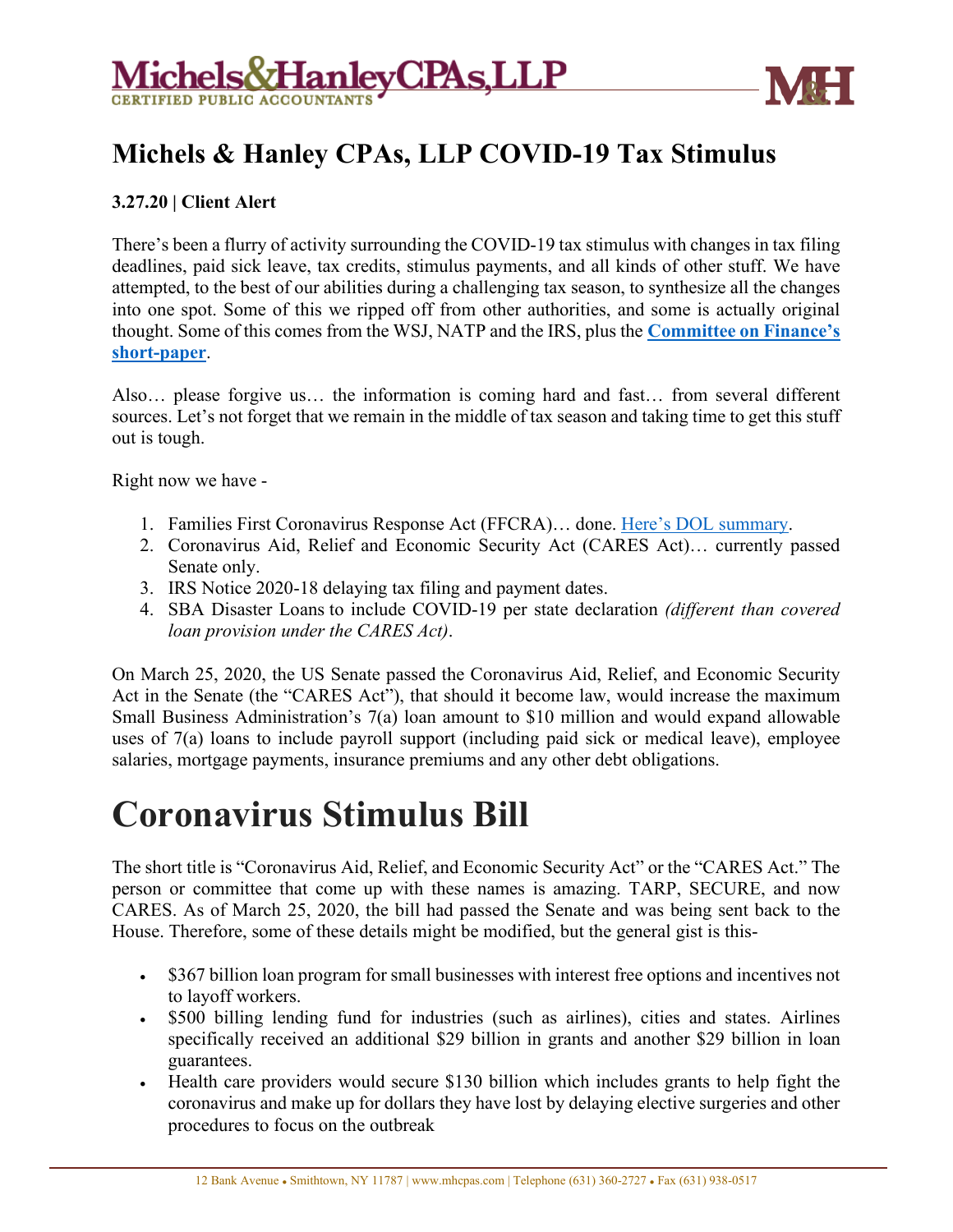- \$150 billion for states and local governments.
- Increases unemployment insurance maximum benefits to \$600 per week for the next four months. It also expands benefits to free-lancers, gig workers and other similar one-person operators. A side note, there was a \$600 "boost" in unemployment benefits that was voted down since in some cases people would earn more not working.

# **For Individuals**

## **Stimulus Payments**

According to [WSJ's article titled Coronavirus Stimulus Payments](https://www.wsj.com/articles/everything-you-need-to-know-about-the-payments-from-the-government-11585229988) which summed it up quite well-

The plan provides \$1,200 for each adult and \$500 for each child under 17. A married couple with two children would get \$3,400. The payments go to almost any adult with a Social Security number, as long as they aren't dependents of someone else. Those adults get the payments for the children in their household.

Payments start phasing out for those with income above \$75,000 in adjusted gross income for individuals, \$112,500 for heads of household (often single parents) and \$150,000 for married couples. The payments start shrinking above those levels.

For those with no children, the benefit disappears at \$99,000 for individuals and \$198,000 for married couples.

The government will use 2019 tax returns to set the payment amounts and 2018 tax returns if 2019 isn't available. According to some economists payments will be in May (versus April 6 which is touted by the White House). What is unknown is if you qualify under 2018 but not 2019, do you still receive the payment? Or vise-versa? Or, if you qualify under 2018's income amounts, receive the payments, file 2019's tax returns which do not qualify because of income phaseouts, do you have to return the payments?

You can read [Section 2201 from the Committee on Finance](https://www.finance.senate.gov/imo/media/doc/CARES%20Act%20Section-by-Section%20(Tax,%20Unemployment%20Insurance).pdf)

## **Charitable donations**

A \$300 deduction for charitable contributions for all individuals, even for those who don't itemize.

## **Retirement plan distributions**

Through December 31, 2020, eligible taxpayers can take up to \$100,000 in Coronavirus distributions out of their retirement plan without incurring the 10% penalty or repay it within three years. Eligible taxpayers include those who have been diagnosed with or taking care of a dependent with the COVID-19 virus or are experiencing financial hardship from being quarantined, laid off, etc. Further, the income resulting from the distribution can be spread out over three years, and repayments, if chosen, can be delayed.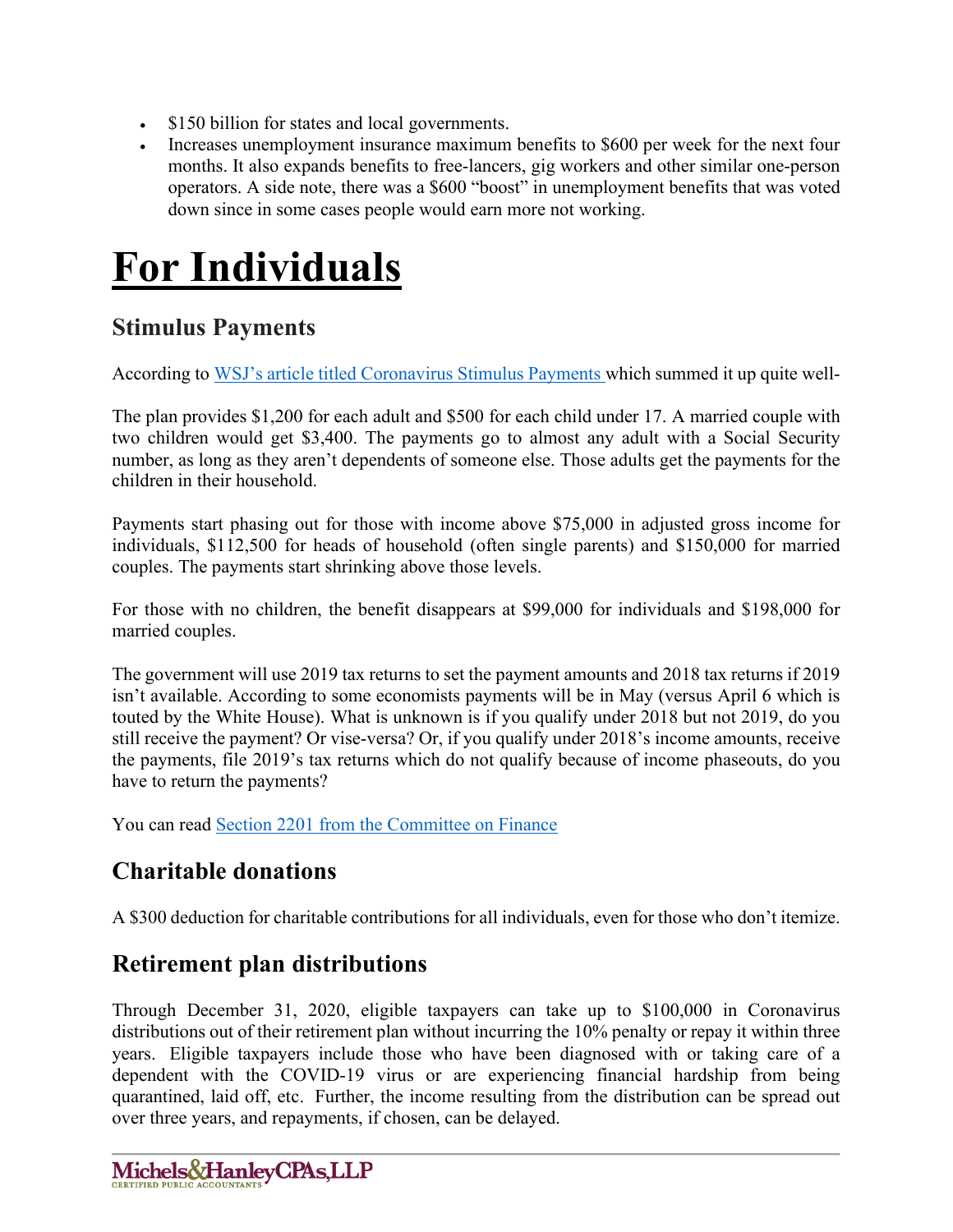# **For Businesses**

## **Covered Loans**

*SBA 7(a) Relief Loans under the Cares Act versus 7(b) SBA economic injury disaster loan (EIDL) loan program. It is important to note that this portion of the CARES Act is not the same as the 7(b) SBA economic injury disaster loan (EIDL) loan program that is already available on the SBA website, nor may it be used for the same purpose. Interested borrowers should evaluate both programs and choose accordingly.*

#### **Who qualifies?**

An 'impacted borrower' means an eligible recipient that is in operation on February 15, 2020; and has an application for a covered loan that is approved or pending approval on or after the date of enactment of the Cares Act. An impacted borrower is presumed to have been adversely impacted by COVID–19. Eligible recipients are defined in the Families First Coronavirus Act. This includes small businesses (fewer than 500 employees) impacted by the pandemic and economic downturn to help make payroll and cover other expenses. Small businesses may take out loans up to \$10 million and cover employees making up to \$100,000 per year; loans can be taken for this purpose if the business does not lay off its employees (forgiveness is scaled down as layoffs rise). In order to be eligible for a loan, a firm must maintain an average monthly number of employees during the covered period that is no less than the number it had before the crisis began.

#### **What is a 'covered loan?'**

A loan made under the Care Act during the covered period: February 15, 2020 and ending on June 30, 2020. It includes liabilities of the borrower that are loans guaranteed by the SBA, as well as covered mortgage loans incurred before February 15, 2020.

#### **Loan forgiveness**

''Expected forgiveness amount'' means the amount of principal used to cover payroll, payments of interest on any covered mortgage obligation (which shall not include any prepayment of or payment of principal on a covered mortgage obligation); covered rent obligation; and covered utility payments.

Eligible payroll cost means salary, wage, commission, or similar compensation; payment of cash tips, retirement, vacation, sick leave, payment of State or local tax assessed on the compensation of employees; healthcare and retirement benefits. Sole proprietor or independent contractor compensation means wages, commission, income, net earnings from self-employment, or similar compensation and not more than \$100,000 in 1 year, as prorated for the covered period.

Forgiveness of indebtedness on a covered loan shall be considered canceled indebtedness. Loan forgiveness cannot exceed the principle amount financed. The loan forgiveness will be reduced (but not increased) by multiplying the loan forgiveness amount by the ratio of reduced number of employees during the covered period divided by the average number of employees during February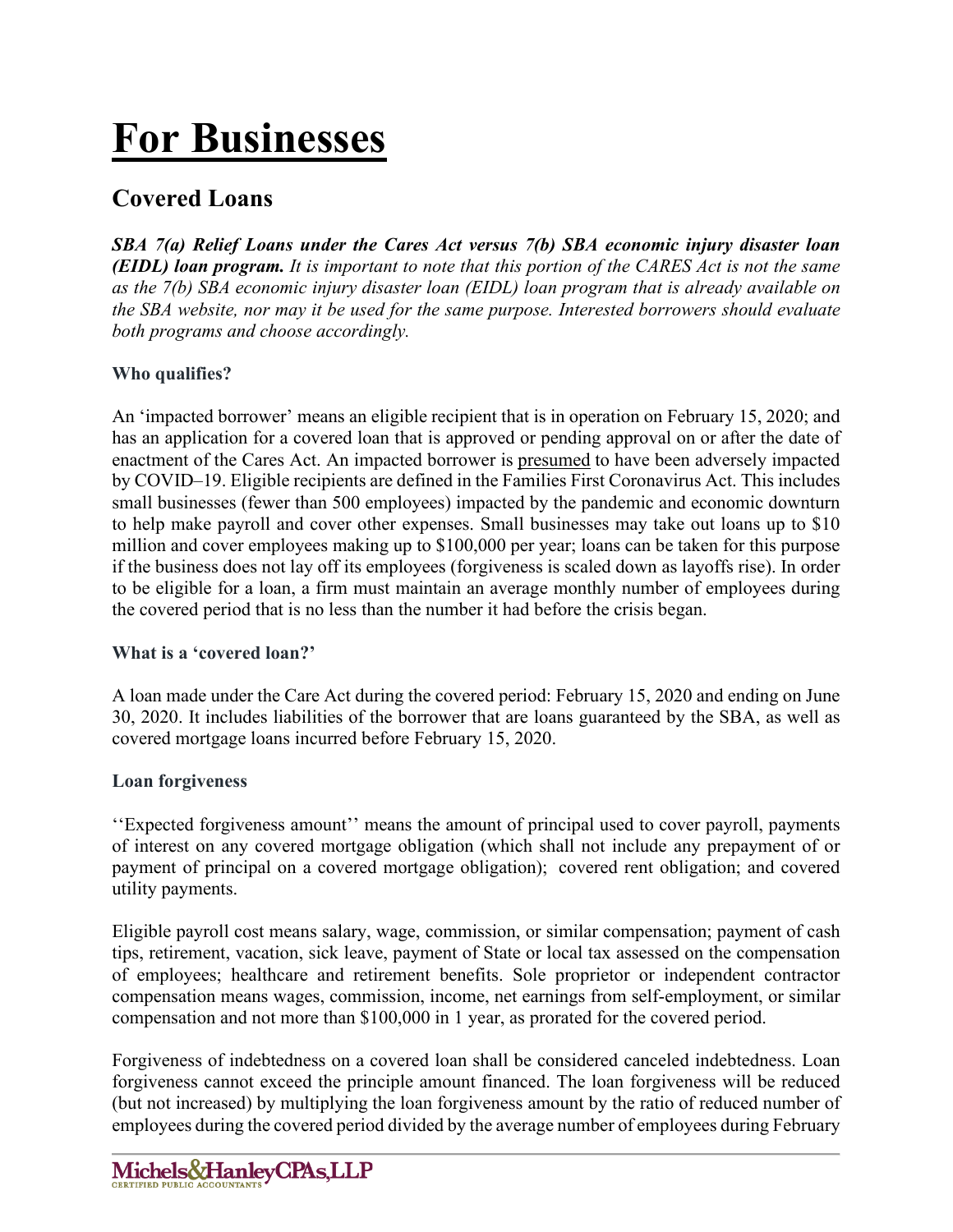15, 2019 and ending on June 30, 2019, or during January 1, 2020 and ending on February 29, 2020. The reduction to loan forgiveness does not apply if employees are rehired by June 30, 2020. Documentation will be required to be provided to the lender to obtain loan forgiveness. The forgiveness of debt amounts will not be included in taxable income. Loan recipients must maintain existing employment levels "to the extent practicable" during the loan term and cannot reduce their employment levels by more than 10%.

## **Detailed information on 7(a) Loan Program (pending vote in House 3/26/20)**

#### **Eligibility**

- Covered period of March 1 through December 31, 2020.
- Eligible Recipient is a small employer with 500 EE's or less. Guidance forthcoming on whether this is per physical location or company-wide (think restaurants and hotel chains).
- Guidance and regulations to be issued within 30 days of enactment of the Act.
- The lender under section 7(a) in evaluating the eligibility of a borrower for a loan shall only consider whether the borrower was in operation before March 1, 2020 and had EE"s and paid salaries and payroll taxes.
- Applicant must have physical presence in a declared disaster area. NY, NJ and CT are approved disaster areas.
- SBA is to waive all applicable fees.
- No prepayment penalty on a loan made before 1-1-21.
- Max loan is lesser of: A) the average monthly payments for payroll, mortgage, rent, and other debt for the one year period before the loan is made X 4, or B) \$10M
- Loan can be used for payroll support for sick pay and medical leave, employee salaries, to pay – mortgage payments, rent, utilities, any debt obligations incurred before the cover period.
- Cannot double up  $-$  if a borrower receives assistance for COVID 19 purposes of paying payroll and providing payroll support it cannot borrow under 7(a) for the same purpose.
- Deferred loan payments up to 1 year are available. Interest continues to accrue.
- Express loans up to \$1M for up to a 7 year term, and are approved or denied in 36 hours.

#### **Forgiveness**

- For loans guaranteed under  $7(a)$  made during the covered period.
- An eligible recipient shall be eligible for forgiveness of indebtedness in the amount equal to the cost of maintaining payroll continuity during the covered period.
- Payroll costs does not include EE compensation in excess of \$33,333 during the covered period, qualified sick leave and family leave wages for which a credit is allowed under the FFCR Act.
- Limit of forgiveness (not taxable)
- The forgiven amount shall not exceed the sum of A) the total payroll costs incurred during the covered period, plus B) debt payments made during the covered period on debts incurred before the covered period.

#### **Reduction in loan forgiveness**

Michels&HanleyCPAs,LLP CERTIFIED PUBLIC ACCOUNTANT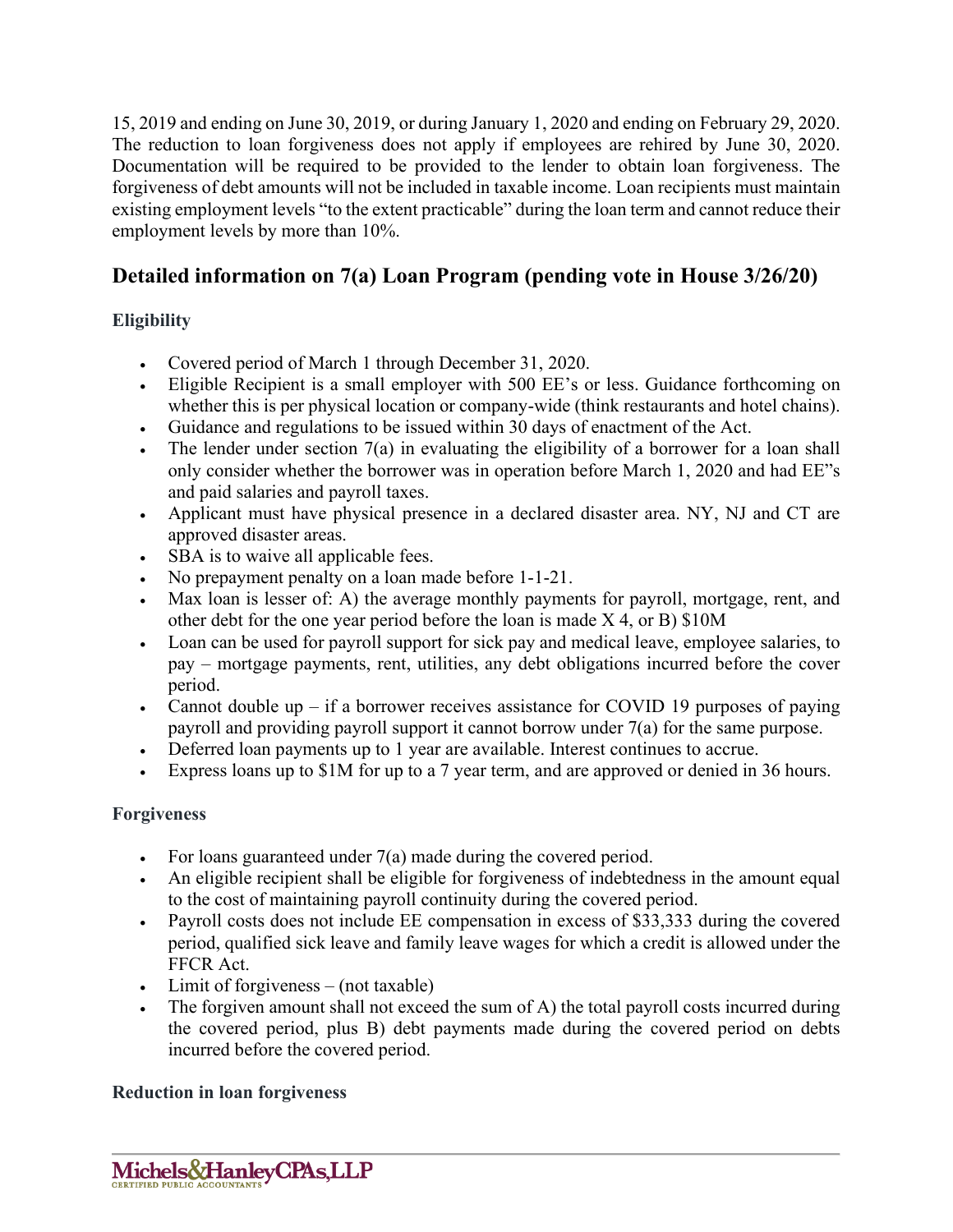- Loan forgiveness is reduced by the percentage equal to the difference obtained by subtracting the quotient obtained by dividing the avg number of FTE per month employed during the covered period by the avg number of FTE's per month employed during 3-1-19 to 6-30-19, or (for seasonal employers) the avg number of FTE EE's per month employed during 3-1-19 to 6-30-19, From 1.
- The loan forgiveness is also reduced by the amount of any reduction in excess of 25% of compensation as measured against the last full quarter in which the EE was paid during the covered period for any EE who was paid an amount less than \$33,333 during 1-1-19 through 6-3-19, or not more than \$100,000 on an annualized basis during 2019.

#### **Application process**

- Submit application to lender that includes:
- Documentation that verifies the number FTE on payroll and pay rates for the periods identified under the reduction for loan forgiveness above. Such as:
- Payroll tax filings to the IRS, state payroll and SUTA filings
- Financial statements verifying payment on debt obligations incurred before the covered period.
- And, any other documents the SBA may ask for

## **Other Rebates and Provisions**

These are selected excerpts from the **[Committee on Finance's short paper on the CARES Act](https://www.finance.senate.gov/imo/media/doc/CARES%20Act%20Section-by-Section%20(Tax,%20Unemployment%20Insurance).pdf)**.

### Section 2202. Special Rules for Use of Retirement Funds

Consistent with previous disaster-related relief, the provision waives the 10-percent early withdrawal penalty for distributions up to \$100,000 from qualified retirement accounts for coronavirus-related purposes made on or after January 1, 2020. In addition, income attributable to such distributions would be subject to tax over three years, and the taxpayer may recontribute the funds to an eligible retirement plan within three years without regard to that year's cap on contributions.

#### Section 2203. Temporary Waiver of RMDs

The provision waives the required minimum distribution rules for certain defined contribution plans and IRAs for calendar year 2020.

### Section 2204. Allowance for Partial Above the Line Deduction for Charitable Contributions

The provision encourages Americans to contribute to churches and charitable organizations in 2020 by permitting them to deduct up to \$300 of cash contributions, whether they itemize their deductions or not.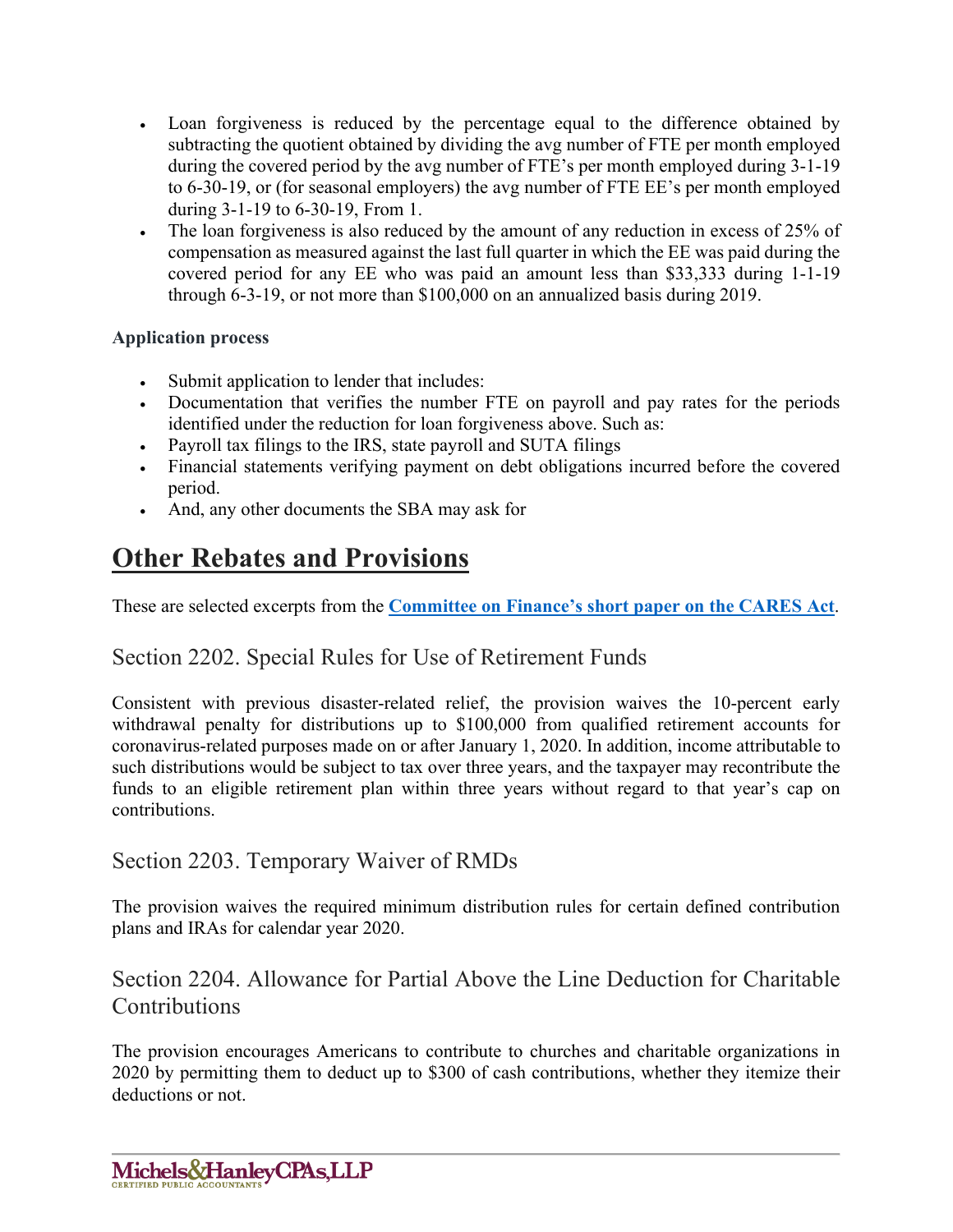## Section 2206. Exclusion for Certain Employer Payments of Student Loans

The provision enables employers to provide a student loan repayment benefit to employees on a tax-free basis. Under the provision, an employer may contribute up to \$5,250 annually toward an employee's student loans, and such payment would be excluded from the employee's income.

### Section 2301. Employee Retention Credit for Employers Subject to Closure Due to COVID-19

The provision provides a refundable payroll tax credit for 50 percent of wages paid by employers to employees during the COVID-19 crisis. The credit is available to employers whose (1) operations were fully or partially suspended, due to a COVID-19-related shut-down order, or (2) gross receipts declined by more than 50 percent when compared to the same quarter in the prior year.

### Section 2302. Delay of Payment of Employer Payroll Taxes

The provision allows employers and self-employed individuals to defer payment of the employer share of the Social Security tax they otherwise are responsible for paying to the federal government with respect to their employees. Employers generally are responsible for paying a 6.2-percent Social Security tax on employee wages. The provision requires that the deferred employment tax be paid over the following two years, with half of the amount required to be paid by December 31, 2021 and the other half by December 31, 2022. The Social Security Trust Funds will be held harmless under this provision.

#### Section 2303. Modifications for Net Operating Losses

The provision relaxes the limitations on a company's use of losses. Net operating losses (NOL) are currently subject to a taxable-income limitation, and they cannot be carried back to reduce income in a prior tax year. The provision provides that an NOL arising in a tax year beginning in 2018, 2019, or 2020 can be carried back five years. The provision also temporarily removes the taxable income limitation to allow an NOL to fully offset income. These changes will allow companies to utilize losses and amend prior year returns, which will provide critical cash flow and liquidity during the COVID-19 emergency.

These are the biggies that we feel most people care about. You can read the **[full text](https://www.finance.senate.gov/imo/media/doc/CARES%20Act%20Section-by-Section%20(Tax,%20Unemployment%20Insurance).pdf)  [here](https://www.finance.senate.gov/imo/media/doc/CARES%20Act%20Section-by-Section%20(Tax,%20Unemployment%20Insurance).pdf)**. **Caution:** These provisions have not been approved by the House yet (as of 7:06AM, March 27, 2020).

## **Tax Credits for Small Businesses**

There are two credits for small businesses that are available now-

- Paid Sick Leave Credit
- Child Care Leave Credit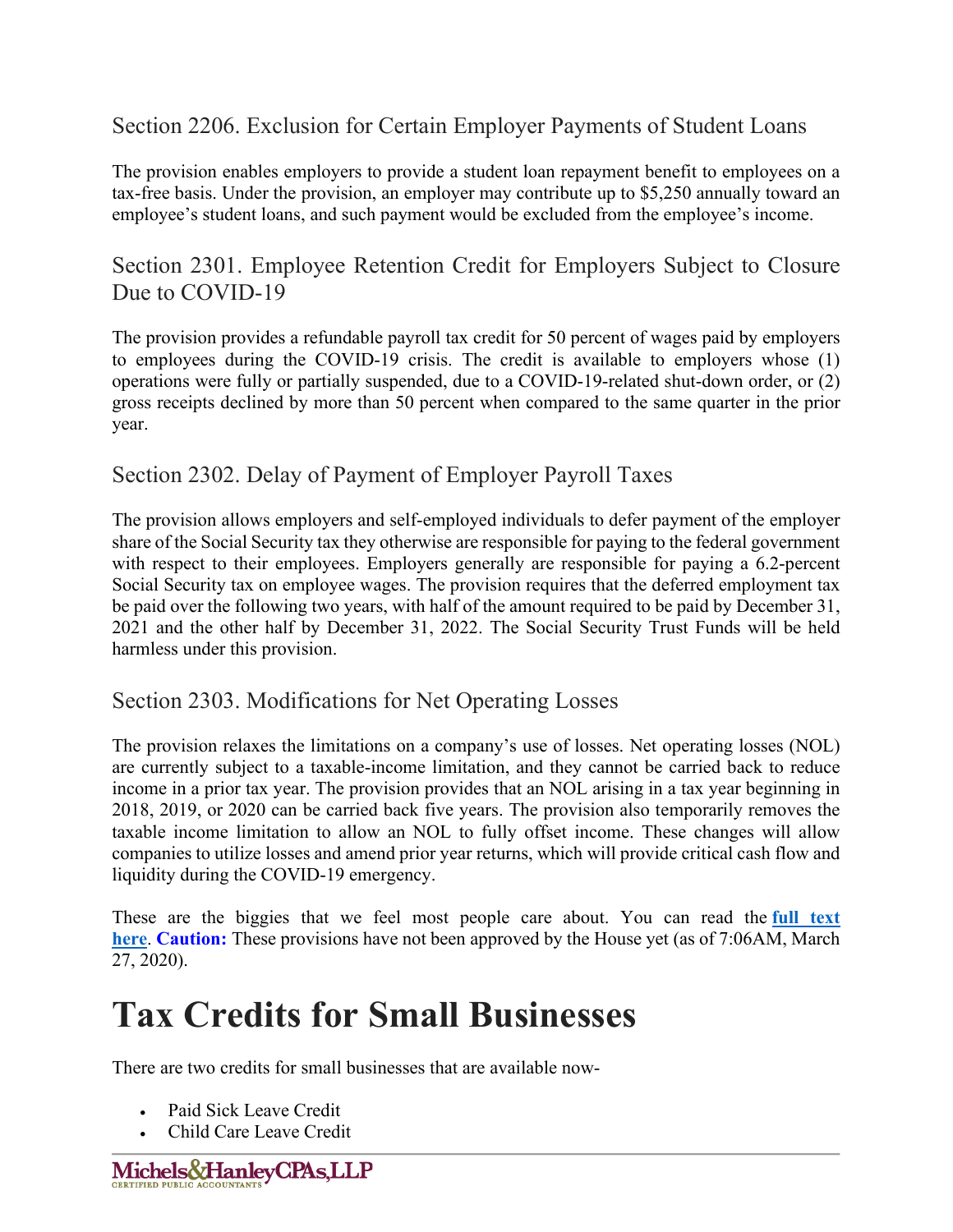According the Department of Labor and their summary of the **[Families First Coronavirus](https://www.dol.gov/agencies/whd/pandemic/ffcra-employer-paid-leave)  [Response Act](https://www.dol.gov/agencies/whd/pandemic/ffcra-employer-paid-leave)** (FFCRA)

The act requires certain employers to provide their employees with paid sick leave or expanded family and medical leave for specified reasons related to COVID-19.**[\[1\]](https://www.dol.gov/agencies/whd/pandemic/ffcra-employer-paid-leave#_ftn1)** The Department of Labor's (Department) Wage and Hour Division (WHD) administers and enforces the new law's paid leave requirements. These provisions will apply from the effective date through December 31, 2020.

Generally, the Act provides that covered employers must provide to **all employees**:**[\[2\]](https://www.dol.gov/agencies/whd/pandemic/ffcra-employer-paid-leave#_ftn2)**

- *Two weeks (up to 80 hours) of paid sick leave at the employee's regular rate of pay* where the employee is unable to work because the employee is quarantined (pursuant to Federal, State, or local government order or advice of a health care provider), and/or experiencing COVID-19 symptoms and seeking a medical diagnosis; or
- *Two weeks (up to 80 hours) of paid sick leave at two-thirds the employee's regular rate of pay* because the employee is unable to work because of a bona fide need to care for an individual subject to quarantine (pursuant to Federal, State, or local government order or advice of a health care provider), or care for a child (under 18 years of age) whose school or child care provider is closed or unavailable for reasons related to COVID-19, and/or the employee is experiencing a substantially similar condition as specified by the Secretary of Health and Human Services, in consultation with the Secretaries of the Treasury and Labor.

A covered employer must provide to **employees that it has employed for at least 30 days**:**[\[3\]](https://www.dol.gov/agencies/whd/pandemic/ffcra-employer-paid-leave#_ftn3)**

• *Up to an additional 10 weeks of paid expanded family and medical leave at two-thirds the employee's regular rate of pay* where an employee is unable to work due to a bona fide need for leave to care for a child whose school or child care provider is closed or unavailable for reasons related to COVID-19.

## Covered Employers

The paid sick leave and expanded family and medical leave provisions of the FFCRA apply to certain public employers, and private employers with fewer than 500 employees.**[\[4\]](https://www.dol.gov/agencies/whd/pandemic/ffcra-employer-paid-leave#_ftn4)** Most employees of the federal government are covered by Title II of the Family and Medical Leave Act, which was not amended by this Act, and are therefore not covered by the expanded family and medical leave provisions of the FFCRA. However, federal employees covered by Title II of the Family and Medical Leave Act are covered by the paid sick leave provision.

Small businesses with fewer than 50 employees may qualify for exemption from the requirement to provide leave due to school closings or child care unavailability if the leave requirements would jeopardize the viability of the business as a going concern.

Qualifying Reasons for Leave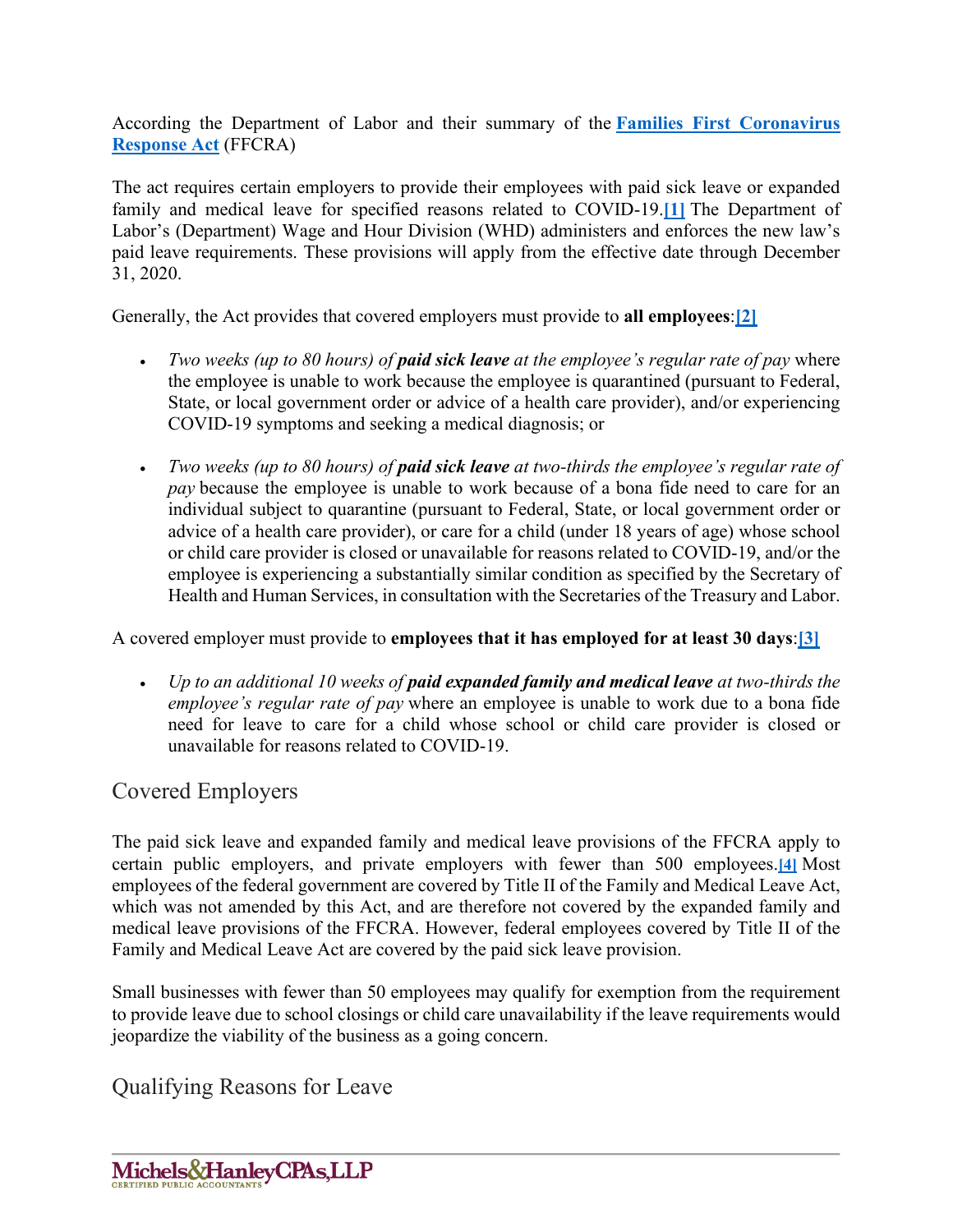Under the FFCRA, an employee qualifies for paid sick time if the employee is unable to work (**or unable to telework**) due to a need for leave because the employee:

- 1. is subject to a Federal, State, or local quarantine or isolation order related to COVID-19;
- 2. has been advised by a health care provider to self-quarantine related to COVID-19;
- 3. is experiencing COVID-19 symptoms and is seeking a medical diagnosis;
- 4. is caring for an individual subject to an order described in (1) or self-quarantine as described in (2);
- 5. is caring for a child whose school or place of care is closed (or child care provider is unavailable) for reasons related to COVID-19; or
- 6. is experiencing any other substantially similar condition specified by the Secretary of Health and Human Services, in consultation with the Secretaries of Labor and Treasury.

Under the FFCRA, an employee qualifies for expanded family leave if the employee is caring for a child whose school or place of care is closed (or child care provider is unavailable) for reasons related to COVID-19.

The **[IRS](https://www.irs.gov/newsroom/treasury-irs-and-labor-announce-plan-to-implement-coronavirus-related-paid-leave-for-workers-and-tax-credits-for-small-and-midsize-businesses-to-swiftly-recover-the-cost-of-providing-coronavirus)** shockingly has some good examples. Here is a snippet from **[their website](https://www.irs.gov/newsroom/treasury-irs-and-labor-announce-plan-to-implement-coronavirus-related-paid-leave-for-workers-and-tax-credits-for-small-and-midsize-businesses-to-swiftly-recover-the-cost-of-providing-coronavirus)**–

If an eligible employer paid \$5,000 in sick leave and is otherwise required to deposit \$8,000 in payroll taxes, including taxes withheld from all its employees, the employer could use up to \$5,000 of the \$8,000 of taxes it was going to deposit for making qualified leave payments. The employer would only be required under the law to deposit the remaining \$3,000 on its next regular deposit date.

If an eligible employer paid \$10,000 in sick leave and was required to deposit \$8,000 in taxes, the employer could use the entire \$8,000 of taxes in order to make qualified leave payments and file a request for an accelerated credit for the remaining \$2,000.

Equivalent child care leave and sick leave credit amounts are available to self-employed individuals under similar circumstances. These credits will be claimed on their income tax return and will reduce estimated tax payments.

The credit will offset payroll taxes and more guidance is being released.

## **Tax Returns and Payments Extended**

Under **[IRS Notice 2020-18](https://www.irs.gov/pub/irs-drop/n-20-18.pdf)**, tax returns that were due April 15, 2020 are automatically extended to July 15, 2020. In addition, taxpayers can also defer federal income tax payments due on April 15, 2020, to July 15, 2020, without penalties and interest, regardless of the amount owed. This supersedes IRS Notice 2020-17.

The Notice postpones the deadline for first quarter 2020 estimated income tax payments originally due on April 15, 2020 to July 15, 2020. Second quarter 2020 estimated income tax payments are still due on June 15, 2020.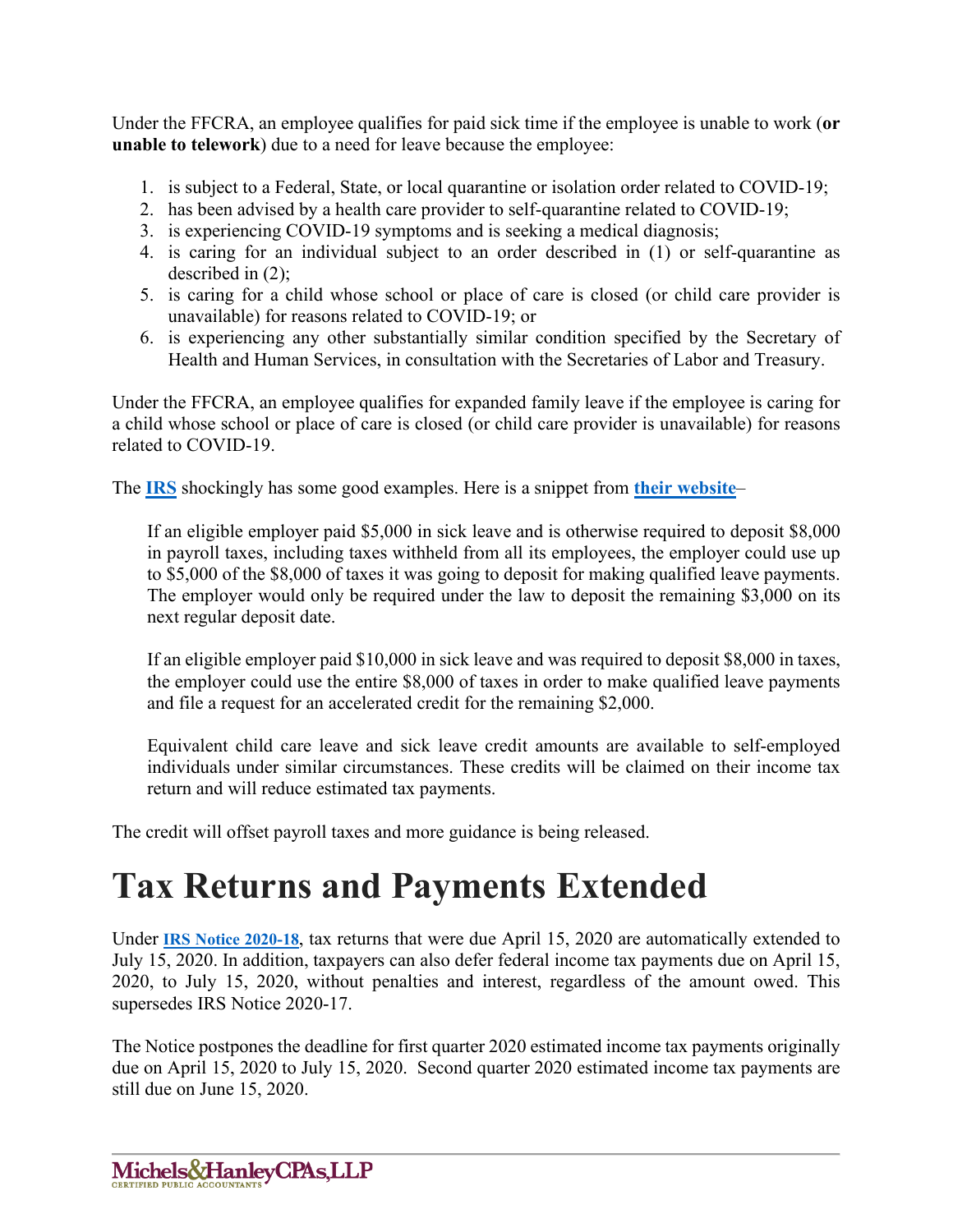- $\cdot$  1<sup>st</sup> quarter 2020 estimated payment due date July 15, 2020
- $2<sup>nd</sup>$  quarter 2020 estimated payment due date June 15, 2020

IRA payments are also deferred. Because the due date for filing Federal income tax returns has been postponed to July  $15<sup>th</sup>$ , the deadline for making contributions to your IRA for 2019 is also extended to July 15, 2020.

What about states? The **AICPA** has been compiling a list and it is available here. Here is a snippet for New York-

New York - The NYS Dept. of Tax and Finance is postponing until July 15 the filing and payment deadlines for all individuals for 2019 tax returns, 2019 tax return payments, 2020 1st and 2nd quarter estimate payments, 2020 LLC taxes and fees, and 2020 Non-wage withholding payments. Sales tax payments were returns were due 3/30/20; however, penalty and interest may be waived for quarterly and annual filers who were unable to pay on time due to COVID-19.

Connecticut - Connecticut said they would mirror IRA guidance as it is updated amid the pandemic. The Department of Revenue Services extended filing and payment deadlines for personal income tax returns to July 15, 2020. The extension also applies to Connecticut estimated income tax payments for the first and second quarters of 2020.

## **SBA Disaster Loan Assistance (Different from Covered Loans from CARES Act)**

The Small Business Administration has had **[SBA disaster loans](https://www.sba.gov/page/coronavirus-covid-19-small-business-guidance-loan-resources)** in place for several years, but they were usually thought of in the context of hurricanes, fires, floods, etc. However, given the vagueness of the laws (which is good), the SBA economic injury disaster loans are available to small business owners affected by COVID-19.

More states are being added daily to the **[list of eligible states](https://disasterloan.sba.gov/ela/Declarations/Index)**. While your state might not be eligible today, it is quite possible all 50 states plus District of Columbia will be included. Use the buttons below to get the most recent information.

Small business owners in all U.S. states and territories are currently eligible to apply for a lowinterest loan due to Coronavirus (COVID-19). You can [apply online using this link.](https://disasterloan.sba.gov/ela/Declarations/Index) **All counties**  within the **State of New York;** the contiguous **Connecticut** counties of: **Fairfield and Litchfield;**  the contiguous **Massachusetts** county of: **Berkshire;** the contiguous **New Jersey** counties of: **Bergen, Hudson, Passaic and Sussex;** the contiguous **Pennsylvania** counties of: **Bradford, Erie, McKean, Pike, Potter, Susquehanna, Tioga, Warren and Wayne;** and the contiguous **Vermont**  counties of: **Addison, Bennington, Chittenden, Grand Isle and Rutland** are included in the disaster area.

Application Filing Deadline: December 21, 2020